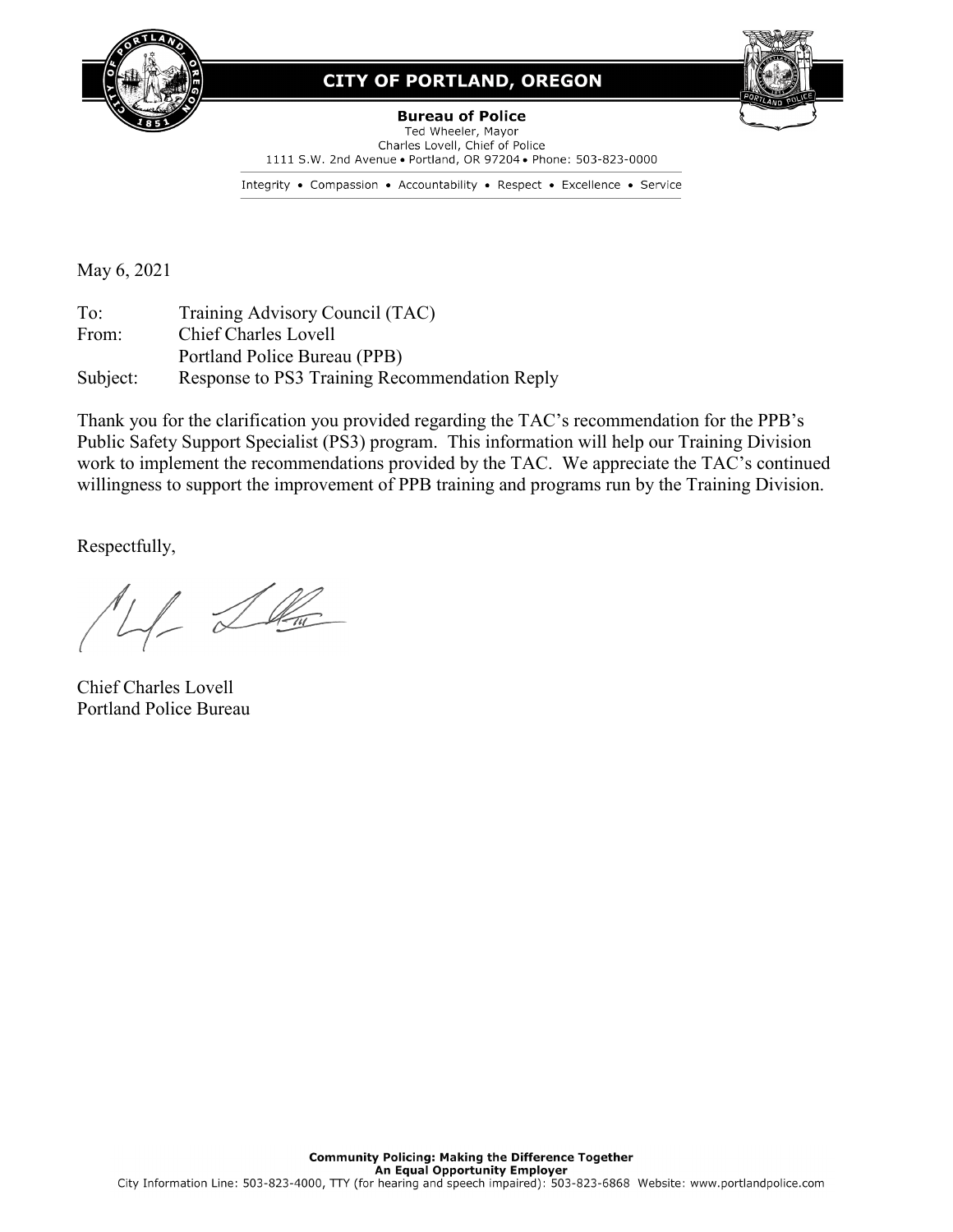## **Portland Police Bureau Training Advisory Council**

**Date:** March 10, 2021

**From:** Shawn Campbell Chair, Training Advisory Council

**To:** Chief of Police Chuck Lovell

**Subject:** Response to Chief's Comments Regarding PS3 Training Recommendation

On behalf of the Portland Police Bureau's (PPB) Training Advisory Council (TAC), I am writing to respond to the questions posed regarding Recommendations #4 and #9 of the TAC's Public Safety Support Specialist (PS3) Training Recommendation, which can be viewed along with the PPB's response via the link:

## <https://www.portlandoregon.gov/police/article/780183>

Regarding Recommendation #4, you ask if the TAC is aware of any evidence-based training mechanism that is proven to improve one's ability to multitask. It is understood that this has been a challenging area for the Training Division, with it being not uncommon for sworn officer recruits to not pass the field training portion of their training due to multitasking issues. Given this is the last phase of police training, this represents a significant loss in investment. While the TAC at this time is not prepared to recommend a specific training course or protocol, it is aware that this is not a unique issue to policing, and that robust training mechanisms meant to improve the ability to multitask do exist in many industries. In addition to reaching out to other police bureaus to query about effective training related to multitasking, the TAC recommends the PPB discuss the issue with Portland Fire and Rescue (PFR) and the Bureau of Emergency Communications (BOEC), to ascertain if any specific training strategies utilized by either bureau could be adapted to PPB's use. Furthermore, the PPB should discuss with these two bureaus any screening protocols they use on new recruits to ascertain a minimum ability in multitasking prior to beginning training.

Regarding this issue, the TAC also believes that an expanded PS3 program could create opportunities for sworn officer recruits who have reached the field training stage, but then fail to pass for various reasons, such as an inability to multitask. Rather than losing such recruits, and the money and time invested in them, they could instead serve in the PS3 program for a period of time, giving them much needed on the job experience, allowing them to better develop needed skills in a lower impact environment.

Regarding Recommendation #9, you ask for further clarification regarding the TAC's assessment of any issues with the current PS3 dispatching protocol, which involves the PS3s knowing which